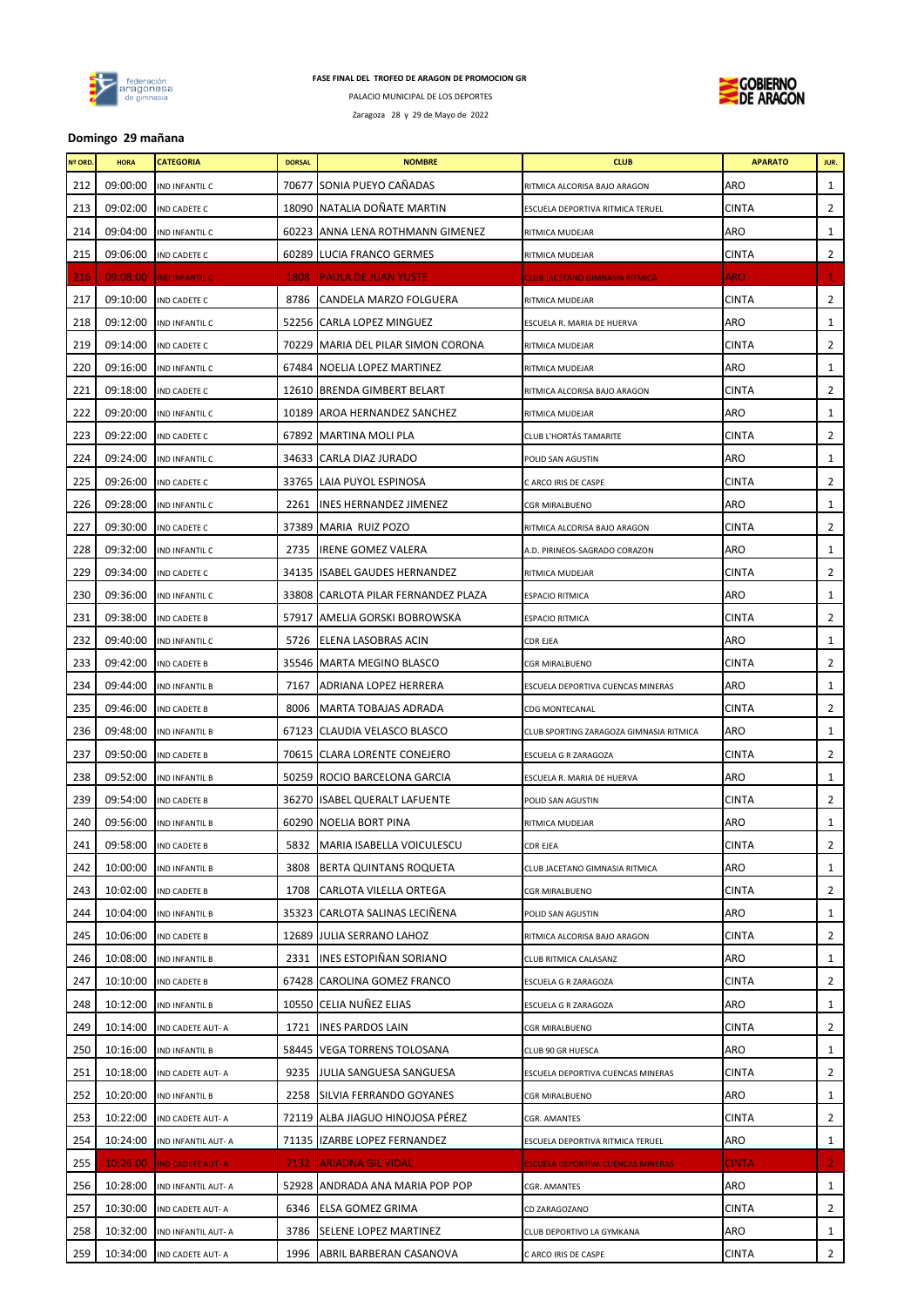| 260 | 10:36:00 | IND INFANTIL AUT- A       |                | 34625 MARIA DE LAS MERCEDES GARCIA ZABAL | POLID SAN AGUSTIN                | ARO              | 1              |
|-----|----------|---------------------------|----------------|------------------------------------------|----------------------------------|------------------|----------------|
| 261 | 10:38:00 | IND CADETE AUT-A          | 4757           | AINARA LAHOZ PEREZ                       | CD ZARAGOZANO                    | <b>CINTA</b>     | $\overline{2}$ |
| 262 | 10:40:00 | IND INFANTIL AUT- A       | 3797           | <b>MARTINA PEREZ GUTIERREZ</b>           | CLUB DEPORTIVO LA GYMKANA        | <b>ARO</b>       | 1              |
| 263 | 10:42:00 | IND CADETE AUT-A          |                | 31193 CARMEN ASPAS LOPEZ                 | <b>CGR TERUEL</b>                | CINTA            | $\overline{2}$ |
| 264 | 10:44:00 | IND INFANTIL AUT- A       |                | 70669 CAROLINA TOMAS FORTUNA             | C ARCO IRIS DE CASPE             | ARO              | 1              |
| 265 | 10:46:00 | IND CADETE AUT-A          |                | 11104 SIRA SANZ LACRUZ                   | ESCUELA G R ZARAGOZA             | CINTA            | $\overline{2}$ |
| 266 | 10:48:00 | IND INFANTIL AUT- A       |                | 36125 LAURA JUSTE PIQUERAS               | CD ZARAGOZANO                    | ARO              | 1              |
| 267 | 10:50:00 | <b>ND INFANTIL AUT- A</b> |                | 71142 ELIA HERNANDEZ MARTIN              | ESCUELA DEPORTIVA RITMICA TERUEL | ARO              | 1              |
| 268 | 10:52:00 | IND INFANTIL AUT- A       |                | 2218 IXEYA GUTIERREZ ORDOÑEZ             | <b>CGR UTEBO</b>                 | ARO              | $\mathbf{1}$   |
|     |          |                           |                | <b>DESCANSO</b>                          |                                  |                  |                |
| 269 | 11:30:00 | <b>CONJINFANTIL C</b>     | 25             | ESCUELA DEPORTIVA CUENCAS MINERAS        |                                  | <b>5 PELOTAS</b> | 2 <sub>1</sub> |
| 270 | 11:33:00 | CONJ CADETE C             | $\overline{7}$ | <b>CDR EJEA</b>                          |                                  | 10 MAZAS         | $\overline{2}$ |
| 271 | 11:36:00 | CONJINFANTIL C            | 17             | CGR MIRALBUENO A                         |                                  | 5 PELOTAS        | $\overline{2}$ |
| 272 | 11:39:00 | CONJ CADETE C             | 9              | DEPORTIVO SANSUEÑA P                     |                                  | 10 MAZAS         | 1              |
| 273 | 11:42:00 | CONJ INFANTIL C           | 15             | <b>CLUB EQUIPE SPORT</b>                 |                                  | 5 PELOTAS        | 2              |
| 274 | 11:45:00 | CONJ CADETE C             | 4              | CLUB SPORTING ZARAGOZA GIMNASIA RIT      |                                  | 10 MAZAS         | 1              |
| 275 | 11:48:00 | CONJ INFANTIL C           | 32             | ESCUELA G R ZARAGOZA                     |                                  | 5 PELOTAS        | 2              |
| 276 | 11:51:00 | CONJ CADETE C             | 20             | CDG MONTECANAL                           |                                  | 10 MAZAS         | $\mathbf{1}$   |
| 277 | 11:54:00 | CONJ INFANTIL C           | 31             | A.D. CORAZONISTAS                        |                                  | 5 PELOTAS        | $\overline{2}$ |
| 278 | 11:57:00 | CONJ CADETE C             | 23             | CLUB 90 GR HUESCA                        |                                  | 10 MAZAS         | $\mathbf{1}$   |
| 279 | 12:00:00 | CONJ INFANTIL C           | 5              | CLUB JACETANO GIMNASIA RITMICA           |                                  | <b>5 PELOTAS</b> | $\overline{2}$ |
| 280 | 12:03:00 | CONJ CADETE C             | 21             | CGR MIRALBUENO A                         |                                  | 10 MAZAS         | 1              |
| 281 | 12:06:00 | CONJ INFANTIL C           | 18             | CDG MONTECANAL                           |                                  | <b>5 PELOTAS</b> | $\overline{2}$ |
| 282 | 12:09:00 | CONJ CADETE C             | 2              | A.D. PIRINEOS-SAGRADO CORAZON P          |                                  | 10 MAZAS         | 1              |
| 283 | 12:12:00 | CONJ INFANTIL C           | 10             | CLUB RITMICA CALASANZ                    |                                  | <b>5 PELOTAS</b> | 2              |
| 284 | 12:15:00 | CONJ CADETE C             | 13             | ESCUELA DEPORTIVA RITMICA TERUEL         |                                  | 10 MAZAS         | 1              |
| 285 | 12:18:00 | CONJ INFANTIL C           | 11             | <b>ESPACIO RITMICA</b>                   |                                  | 5 PELOTAS        | $\overline{2}$ |
| 286 | 12:21:00 | CONJ CADETE B             | 36             | POLID SAN AGUSTIN                        |                                  | 10 MAZAS         | 1              |
| 287 | 12:24:00 | CONJINFANTIL C            | 8              | CDR EJEA                                 |                                  | 5 PELOTAS        | 2              |
| 288 | 12:27:00 | CONJ CADETE B             | 47             | CGR MIRALBUENO M                         |                                  | 10 MAZAS         | $\mathbf{1}$   |
| 289 | 12:30:00 | CONJINFANTIL B            | 2              | CLUB RITMICA CUARTE DE HUERVA B          |                                  | 5 PELOTAS        | 2              |
| 290 | 12:33:00 | CONJ CADETE B             | 8              | A.D. PIRINEOS-SAGRADO CORAZON            |                                  | 10 MAZAS         | 1              |
| 291 | 12:36:00 | CONJINFANTIL B            | 43             | C 2000 GR BARBASTRO                      |                                  | 5 PELOTAS        | 2              |
| 292 | 12:39:00 | CONJ CADETE B             | 46             | ARTIX CLUB GIMNASIA                      |                                  | 10 MAZAS         | 1              |
| 293 | 12:42:00 | CONJINFANTIL B            | 25             | CD MONCAYO                               |                                  | 5 PELOTAS        | 2              |
| 294 | 12:45:00 | CONJ CADETE B             | 38             | CLUB EQUIPE SPORT                        |                                  | 10 MAZAS         | $\mathbf{1}$   |
| 295 | 12:48:00 | CONJINFANTIL B            | 60             | CLUB RITMICA CUARTE DE HUERVA I M        |                                  | 5 PELOTAS        | $\overline{2}$ |
| 296 | 12:51:00 | CONJ CADETE B             | 32             | ESPACIO RITMICA                          |                                  | 10 MAZAS         | $\mathbf{1}$   |
| 297 | 12:54:00 | CONJINFANTIL B            | 7              | CLUB RITMICA CUARTE DE HUERVA I          |                                  | 5 PELOTAS        | 2              |
| 298 | 12:57:00 | CONJ CADETE B             | 21             | DEPORTIVO SANSUEÑA                       |                                  | 10 MAZAS         | 1              |
| 299 | 13:00:00 | CONJINFANTIL B            | 13             | CD ZARAGOZANO                            |                                  | <b>5 PELOTAS</b> | 2              |
| 300 | 13:03:00 | CONJ CADETE B             | 42             | C 2000 GR BARBASTRO                      |                                  | 10 MAZAS         | 1              |
| 301 | 13:06:00 | CONJ INFANTIL B           | 48             | CGR MIRALBUENO M                         |                                  | 5 PELOTAS        | 2              |
| 302 | 13:09:00 | CONJ CADETE AUT- A        | 15             | CGR MIRALBUENO                           |                                  | 10 MAZAS         | 1              |
| 303 | 13:12:00 | CONJINFANTIL B            | 45             | ARTIX CLUB GIMNASIA                      |                                  | 5 PELOTAS        | 2              |
| 304 | 13:15:00 | CONJ CADETE AUT-A         | 3              | CD ZARAGOZANO                            |                                  | 10 MAZAS         | 1              |
| 305 | 13:18:00 | CONJ INFANTIL AUT- A      | 2              | CD ZARAGOZANO                            |                                  | 5 PELOTAS        | 2              |
| 306 | 13:21:00 | CONJINFANTIL AUT-A        | 5              | CGR UTEBO                                |                                  | 5 PELOTAS        | 2              |
| 307 | 13:24:00 | CONJ INFANTIL AUT- A      | 16             | CLUB DEPORTIVO LA GYMKANA                |                                  | 5 PELOTAS        | 2              |
| 308 | 13:27:00 | CONJ INFANTIL AUT- A      | 19             | CGR. AMANTES                             |                                  | <b>5 PELOTAS</b> | 2              |
| 309 | 13:30:00 | CONJ INFANTIL AUT- A      | 14             | CLUB 90 GR HUESCA                        |                                  | 5 PELOTAS        | 2              |
| 310 | 13:33:00 | CONJ INFANTIL AUT- A      | 9              | POLID SAN AGUSTIN                        |                                  | 5 PELOTAS        | 2              |
| 311 | 13:36:00 | CONJINFANTIL AUT-A        | 8              | ESCUELA DEPORTIVA RITMICA TERUEL         |                                  | <b>5 PELOTAS</b> | 2              |
| 312 | 13:39:00 | CONJ INFANTIL AUT- A      | 12             | CGR MIRALBUENO                           |                                  | <b>5 PELOTAS</b> | $\overline{2}$ |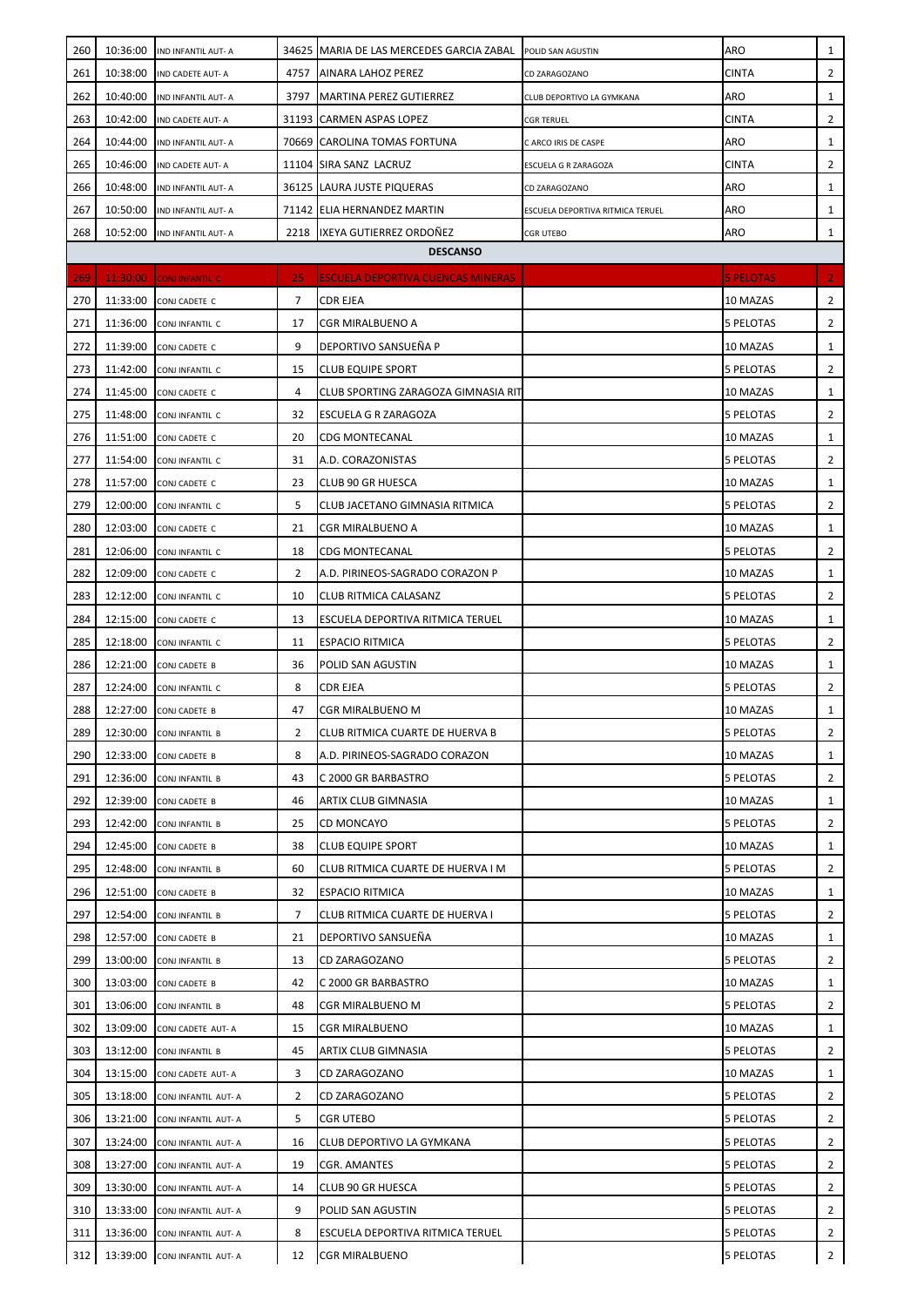

### **FASE FINAL DEL TROFEO DE ARAGON DE PROMOCION GR**



PALACIO MUNICIPAL DE LOS DEPORTES Zaragoza 28 y 29 de Mayo de 2022

**Domingo 29 tarde**

| Nº ORD | <b>HORA</b> | <b>CATEGORIA</b>      | <b>DORSAL</b> | <b>NOMBRE</b>                                        | <b>CLUB</b>                           | <b>APARATO</b> | JUR.         |
|--------|-------------|-----------------------|---------------|------------------------------------------------------|---------------------------------------|----------------|--------------|
| 313    | 15:30:00    | <b>IND JUVENIL B</b>  | 9685          | MARIA LOPEZ LECIÑENA                                 | <b>CDR EJEA</b>                       | PELOTA         | 2            |
| 314    | 15:32:00    | IND JUVENIL C         | 6022          | ANDREA CORTES PRAT                                   | <b>ESPACIO RITMICA</b>                | PELOTA         | 1            |
| 315    | 15:34:00    | <b>IND JUVENIL B</b>  | 36212         | AINHOA EXPOSITO PASCUAL                              | CD ZARAGOZANO                         | PELOTA         | 2            |
| 316    | 15:36:00    | IND JUVENIL C         | 8684          | <b>MONICA MADRE BARRERO</b>                          | CLUB RITMICA CALASANZ                 | PELOTA         | 1            |
| 317    | 15:38:00    | <b>IND JUVENIL B</b>  |               | 51296 JULIA MASTRAL LEJARRAGA                        | <b>CGR MIRALBUENO</b>                 | PELOTA         | 2            |
| 318    | 15:40:00    | IND JUVENIL C         |               | 12681 ANA MUNIESA MARTIN                             | RITMICA ALCORISA BAJO ARAGON          | PELOTA         | 1            |
| 319    | 15:42:00    | <b>IND JUVENIL B</b>  |               | 16434 PILAR GUILLAMON DOMINGUEZ                      | ESCUELA DEPORTIVA RITMICA TERUEL      | PELOTA         | 2            |
| 320    | 15:44:00    | IND JUVENIL C         | 5810          | LUNA SANZ TOLOSANA                                   | <b>CDR EJEA</b>                       | PELOTA         | 1            |
| 321    | 15:46:00    | <b>IND JUVENIL B</b>  | 4628          | <b>INES CALLIZO HERNANDEZ</b>                        | DEPORTIVO SANSUEÑA                    | PELOTA         | 1            |
| 322    | 15:48:00    | IND JUVENIL C         | 10847         | ALBA BORJA BAQUEDANO                                 | <b>CDR EJEA</b>                       | PELOTA         | 1            |
| 323    | 15:50:00    | <b>IND JUVENIL B</b>  |               | 44784   MARIA BELEN SEGURA REQUENA                   | CLUB 90 GR HUESCA                     | PELOTA         | 2            |
| 324    | 15:52:00    | IND JUVENIL C         |               | 35733 ENARA ALIANA DEL VAL                           | POLID SAN AGUSTIN                     | PELOTA         | 1            |
| 325    | 15:54:00    | <b>IND JUVENIL B</b>  |               | 10033 CELIA ORTEGA CEBRIAN                           | CLUB RITMICA CALASANZ                 | PELOTA         | 2            |
| 326    | 15:56:00    | IND JUVENIL C         |               | 17410 GALA CASTILLO RODRIGO                          | POLID SAN AGUSTIN                     | PELOTA         | 1            |
| 327    | 15:58:00    | <b>IND JUVENIL B</b>  |               | 10973 JULIA MUÑOZ MORENO                             | <b>CDG MONTECANAL</b>                 | PELOTA         | 2            |
| 328    | 16:00:00    | IND JUVENIL C         |               | 72475 MARÍA LONCÁN GALINDO                           | <b>ESPACIO RITMICA</b>                | PELOTA         | 1            |
| 329    | 16:02:00    | <b>IND JUVENIL B</b>  |               | 33893 MAR SESE BERGUA                                | CLUB 90 GR HUESCA                     | PELOTA         | 2            |
| 330    | 16:04:00    | IND JUVENIL C         |               | 71745 CLARA SERRANO ALEJANDRE                        | ARTIX CLUB GIMNASIA                   | PELOTA         | 1            |
| 331    | 16:06:00    | <b>IND JUVENIL B</b>  | 5278          | COVADONGA ESCUDERO MONTON                            | DEPORTIVO SANSUEÑA                    | PELOTA         | 2            |
| 332    | 16:08:00    | IND JUVENIL C         |               | 16498 ALBA BIEL YAGO                                 | ESCUELA DEPORTIVA RITMICA TERUEL      | PELOTA         | 1            |
| 333    | 16:10:00    | <b>IND JUVENIL B</b>  | 7102          | SILVIA HERRERO SANCHEZ                               | <b>CLUB EQUIPE SPORT</b>              | PELOTA         | 2            |
| 334    | 16:12:00    | IND JUVENIL C         | 6281          | BEATRIZ SIERRA ALCUBIERRE                            | <b>ESPACIO RITMICA</b>                | PELOTA         | 1            |
| 335    | 16:14:00    | <b>IND JUVENIL B</b>  | 4630          | SOFIA CALLIZO HERNANDEZ                              | DEPORTIVO SANSUEÑA                    | PELOTA         | 2            |
| 336    | 16:16:00    | IND JUVENIL C         |               | 58169 VALERIA PEREZ AZUAJE                           | ESCUELA DEPORTIVA RITMICA TERUEL      | PELOTA         | 1            |
| 337    | 16:18:00    | IND JUVENIL AUT- A    | 68402         | PAULA FUMANAL JIMÉNEZ                                | <b>CDR EJEA</b>                       | PELOTA         | 2            |
| 338    | 16:20:00    | IND JUVENIL C         | 1879          | ALMA MEDINA MAS                                      | <b>CGR MIRALBUENO</b>                 | PELOTA         | 1            |
| 339    | 16:22:00    | IND JUVENIL AUT- A    | 2012          | <b>EVA OTAL BASTAROS</b>                             | A.D. PIRINEOS-SAGRADO CORAZON         | PELOTA         | 2            |
| 340    | 16:24:00    | IND JUVENIL C         |               | 67345 BRISA VALENTINA CARRIZO                        | C ARCO IRIS DE CASPE                  | PELOTA         | 1            |
| 341    | 16:26:00    | IND JUVENIL AUT- A    |               | 4245 CARMEN ALVEAR POZO                              | CLUB DEPORTIVO LA GYMKANA             | PELOTA         | 2            |
| 342    | 16:28:00    | IND JUVENIL BASE      |               | 10169 SOFIA PASCUAL ALEGRE                           | <b>CDG MONTECANAL</b>                 | ARO            | $\mathbf{1}$ |
| 343    | 16:30:00    | IND JUVENIL AUT- A    | 6949          | ANGELA VICENTE CANDIL                                | DEPORTIVO SANSUEÑA                    | PELOTA         | 2            |
| 344    | 16:32:00    | IND JUVENIL BASE      | 10993         | AINHOA REGUERA NAVARRETE                             | ESCUELA DEPORTIVA CUENCAS MINERAS     | ARO            | 1            |
| 345    | 16:34:00    | IND JUVENIL AUT- A    | 2705          | LIDIA COBOS ACIN                                     | A.D. PIRINEOS-SAGRADO CORAZON         | PELOTA         | 2            |
| 346    | 16:36:00    | IND JUVENIL BASE      |               | 67630 LAURA ELENA IONUT                              | <b>CGR UTEBO</b>                      | ARO            | 1            |
| 347    | 16:38:00    | IND JUVENIL AUT- A    | 7745          | SILVIA SOLANAS CASANOVA                              | A.D. CORAZONISTAS                     | PELOTA         | 2            |
| 348    | 16:40:00    | IND JUVENIL BASE      | 4217          | JULIA AZNAR PEREZ                                    | CLUB DEPORTIVO LA GYMKANA             | ARO            | 1            |
| 349    | 16:42:00    | IND JUVENIL AUT- A    | 69426         | ALBA DOBON ESCUSOL                                   | <b>CGR TERUEL</b>                     | PELOTA         | 2            |
| 350    | 16:44:00    | IND JUVENIL BASE      | 1797          | NEREA ALONSO GONZALEZ                                | CLUB JACETANO GIMNASIA RITMICA        | ARO            | 1            |
| 351    | 16:46:00    | IND JUVENIL AUT- A    | 8452          | AINOA MARTOS CARRION                                 | CLUB 90 GR HUESCA                     | PELOTA         | 2            |
| 352    | 16:48:00    | IND JUVENIL BASE      | 7204          | CRISTINA PARICIO OLIVAN                              | <b>CLUB EQUIPE SPORT</b>              | ARO            | 1            |
| 353    | 16:50:00    | IND JUVENIL AUT- A    | 67306         | PILAR FANLO RUBIO                                    | C. SPORTING ZARAGOZA GIMNASIA RITMICA | PELOTA         | 2            |
| 354    | 16:52:00    | IND JUVENIL BASE      | 3594          | ROSA MANZANEDO MARUENDA                              | CLUB JACETANO GIMNASIA RITMICA        | ARO            | 1            |
| 355    | 16:54:00    | IND JUVENIL AUT- A    | 17350         | ELISA MARIA CARO MARTINEZ-BERGANZA POLID SAN AGUSTIN |                                       | PELOTA         | 2            |
| 356    | 16:56:00    | IND JUVENIL BASE      | 7106          | CRISTINA GEA PARDOS                                  | <b>CLUB EQUIPE SPORT</b>              | ARO            | 1            |
| 357    | 16:58:00    | IND JUVENIL COPA BASE | 2758          | ELENA DE DIEGO ESCRIBANO                             | <b>CGR MIRALBUENO</b>                 | PELOTA         | 2            |
| 358    | 17:00:00    | IND JUVENIL BASE      | 7116          | SILVIA ALVAREZ TENA                                  | <b>CLUB EQUIPE SPORT</b>              | ARO            | $\mathbf{1}$ |
|        |             |                       |               | <b>DESCANSO</b>                                      |                                       |                |              |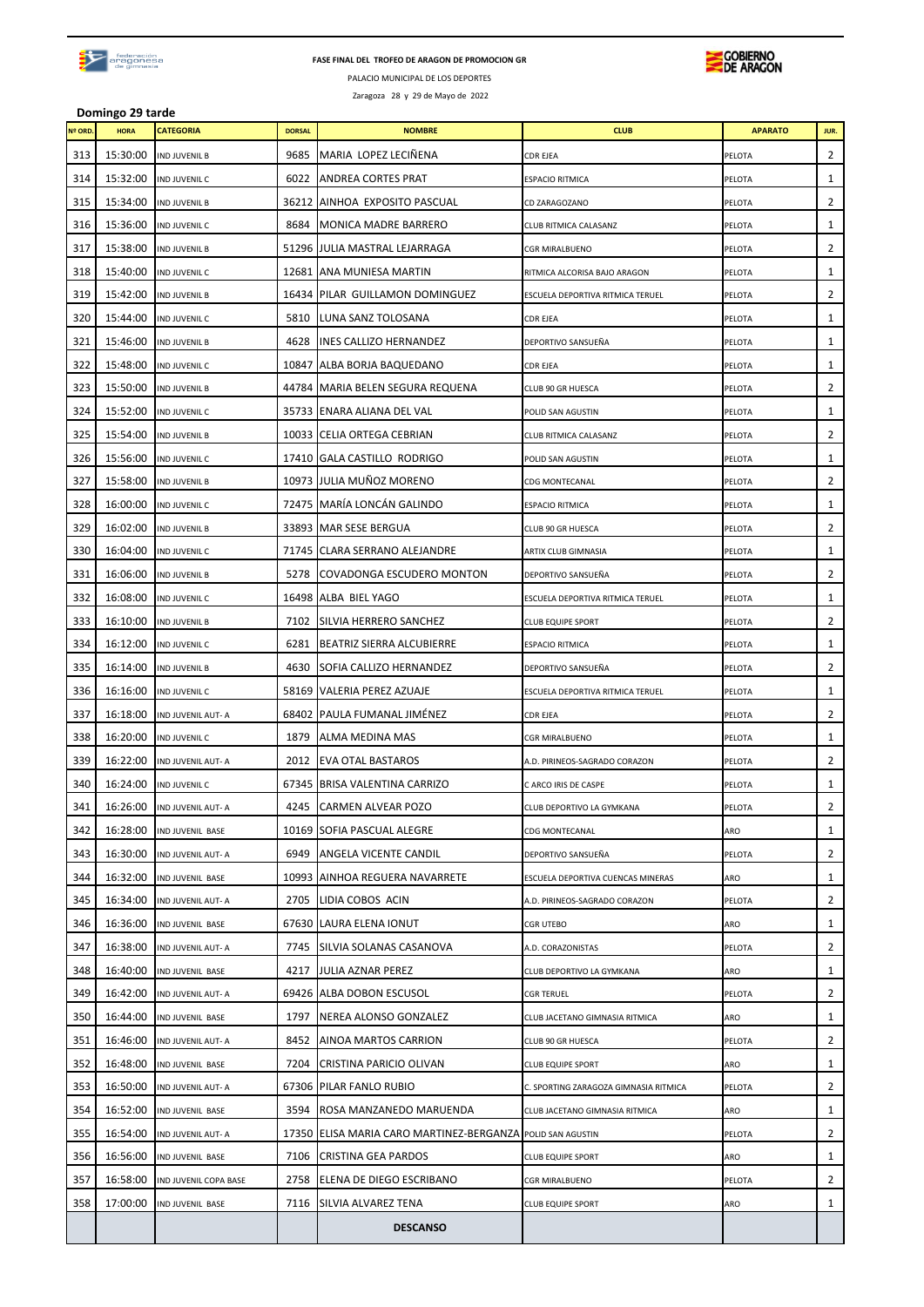| 359 | 17:30:00 | <b>CONJ JUVENIL B</b>  | 31 | <b>CLUB L'HORTÁS TAMARITE</b>       | 3 AROS 4 MAZAS        | $\mathbf{1}$   |
|-----|----------|------------------------|----|-------------------------------------|-----------------------|----------------|
| 360 | 17:33:00 | CONJ JUVENIL Copa Base | 31 | C 2000 GR BARBASTRO                 | 6 MAZAS 2 AROS        | $\overline{2}$ |
| 361 | 17:36:00 | <b>CONJ JUVENIL B</b>  | 49 | CGR MIRALBUENO M                    | 3 AROS 4 MAZAS        | 1              |
| 362 | 17:39:00 | CONJ JUVENIL Copa Base | 17 | <b>CLUB EQUIPE SPORT H</b>          | 6 MAZAS 2 AROS        | $\overline{2}$ |
| 363 | 17:42:00 | CONJ JUVENIL B         | 9  | A.D. PIRINEOS-SAGRADO CORAZON       | 3 AROS 4 MAZAS        | 1              |
| 364 | 17:45:00 | CONJ JUVENIL Copa Base | 24 | <b>CLUB 90 GR HUESCA</b>            | 6 MAZAS 2 AROS        | 2              |
| 365 | 17:48:00 | CONJ JUVENIL B         | 33 | <b>ESPACIO RITMICA</b>              | 3 AROS 4 MAZAS        | 1              |
| 366 | 17:51:00 | CONJ JUVENIL Copa Base | 3  | CGR UTEBO                           | <b>6 MAZAS 2 AROS</b> | 2              |
| 367 | 17:54:00 | <b>CONJ JUVENIL B</b>  | 40 | <b>CDG MONTECANAL</b>               | 3 AROS 4 MAZAS        | 1              |
| 368 | 17:57:00 | CONJ JUVENIL Copa Base | 21 | <b>CGR MIRALBUENO C</b>             | 6 MAZAS 2 AROS        | 2              |
| 369 | 18:00:00 | <b>CONJ JUVENIL B</b>  | 59 | ESCUELA G R ZARAGOZA                | 3 AROS 4 MAZAS        | $\mathbf{1}$   |
| 370 | 18:03:00 | CONJ JUVENIL Copa Base | 22 | CLUB DEPORTIVO LA GYMKANA           | 6 MAZAS 2 AROS        | 2              |
| 371 | 18:06:00 | <b>CONJ JUVENIL B</b>  | 37 | POLID SAN AGUSTIN                   | 3 AROS 4 MAZAS        | 1              |
| 372 | 18:09:00 | CONJ JUVENIL Copa Base | 7  | CLUB RITMICA CUARTE DE HUERVA       | 6 MAZAS 2 AROS        | $\overline{2}$ |
| 373 | 18:12:00 | CONJ JUVENIL B         | 53 | <b>CGR MIRALBUENO</b>               | 3 AROS 4 MAZAS        | 1              |
| 374 | 18:15:00 | CONJ JUVENIL Copa Base | 16 | <b>CLUB EQUIPE SPORT G</b>          | 6 MAZAS 2 AROS        | 2              |
| 375 | 18:18:00 | CONJ JUVENIL AUT- A    | 20 | A.D. CORAZONISTAS                   | 3 AROS- 4 MAZAS       | $\mathbf{1}$   |
| 376 | 18:21:00 | CONJ JUVENIL Copa Base | 18 | ESCUELA G R ZARAGOZA                | 6 MAZAS 2 AROS        | 2              |
| 377 | 18:24:00 | CONJ JUVENIL AUT- A    | 18 | ESCUELA G R ZARAGOZA                | 3 AROS-4 MAZAS        | 1              |
| 378 | 18:27:00 | CONJ JUVENIL Copa Base | 9  | <b>CDR EJEA</b>                     | 6 MAZAS 2 AROS        | 2              |
| 379 | 18:30:00 | CONJ JUVENIL AUT- A    | 7  | <b>CD MONCAYO</b>                   | 3 AROS- 4 MAZAS       | 1              |
| 380 | 18:33:00 | CONJ JUVENIL Copa Base | 20 | CGR MIRALBUENO M                    | 6 MAZAS 2 AROS        | 2              |
| 381 | 18:36:00 | CONJ JUVENIL AUT- A    | 11 | <b>CGR MIRALBUENO</b>               | 3 AROS- 4 MAZAS       | 1              |
| 382 | 18:39:00 | CONJ JUVENIL BASE      | 16 | CLUB DEPORTIVO LA GYMKANA           | <b>6 MAZAS 2 AROS</b> | 2              |
| 383 | 18:42:00 | CONJ JUVENIL AUT- A    | 4  | CLUB SPORTING ZARAGOZA GIMNASIA RIT | 3 AROS- 4 MAZAS       | 1              |
| 384 | 18:45:00 | CONJ JUVENIL AUT- A    | 1  | A.D. PIRINEOS-SAGRADO CORAZON       | 3 AROS- 4 MAZAS       | $\mathbf{1}$   |
| 385 | 18:48:00 | CONJ JUVENIL AUT- A    | 10 | POLID SAN AGUSTIN                   | 3 AROS- 4 MAZAS       | 1              |
| 386 | 18:51:00 | CONJ JUVENIL AUT- A    | 17 | CLUB DEPORTIVO LA GYMKANA           | 3 AROS- 4 MAZAS       | $\mathbf{1}$   |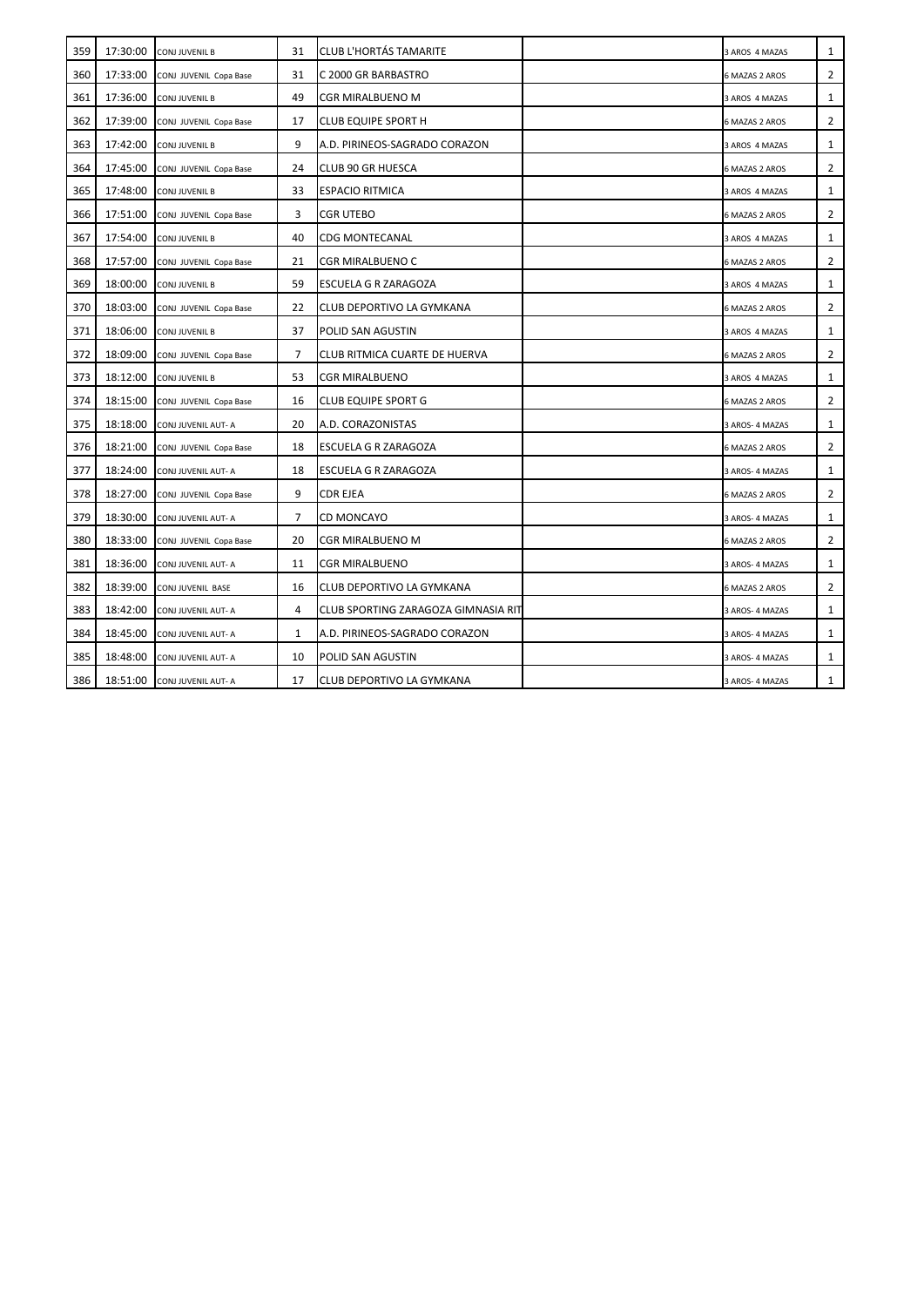

## **FASE FINAL DEL TROFEO DE ARAGON DE PROMOCION GR**



PALACIO MUNICIPAL DE LOS DEPORTES

Zaragoza 28 y 29 de Mayo de 2022

## **Sabado 28 mañana**

| Nº ORD. | <b>HORA</b> | CATEGORIA                | <b>DORSAL</b> | <b>NOMBRE</b>                      | <b>CLUB</b>                       | <b>APARATO</b> | JUR.           |
|---------|-------------|--------------------------|---------------|------------------------------------|-----------------------------------|----------------|----------------|
| 1       | 09:00:00    | IND PRE-BENJAMIN BASE    |               | 50448 INMA PERUN RUIZ              | CD ZARAGOZANO                     | ML             | 1              |
| 2       | 09:02:00    | IND BENJAMIN A           |               | 45603 ROCIO HERRERO FERNANDEZ      | ESCUELA G R ZARAGOZA              | CUERDA         | $\overline{2}$ |
| 3       | 09:04:00    | IND PRE-BENJAMIN BASE    |               | 57838 VEGA GOMEZ GRIMA             | CD ZARAGOZANO                     | ML             | $1\,$          |
| 4       | 09:06:00    | IND BENJAMIN A           |               | 34418 CLAUDIA SIERRA PASCUAL       | CD ZARAGOZANO                     | ARO            | $\overline{2}$ |
| 5       | 09:08:00    | IND BENJAMIN BASE        |               | 34414 SHEILA CALVO AMMOUNEH        | CD ZARAGOZANO                     | ML             | $\mathbf{1}$   |
| 6       | 09:10:00    | IND BENJAMIN A           |               | 45603 ROCIO HERRERO FERNANDEZ      | ESCUELA G R ZARAGOZA              | ML             | 2              |
| 7       | 09:12:00    | IND BENJAMIN BASE        |               | 57890 CARMEN LOBERA GRACIA         | CD ZARAGOZANO                     | ML             | $1\,$          |
| 8       | 09:14:00    | IND BENJAMIN A           | 57837         | <b>INES SALANOVA ARRABAL</b>       | CD ZARAGOZANO                     | ML             | 2              |
| 9       | 09:16:00    | IND BENJAMIN BASE        | 57841         | MARTINA BLASCO BENEDI              | CD ZARAGOZANO                     | ML             | $\mathbf{1}$   |
| 10      | 09:18:00    | IND ALEVIN A             |               | 31343 CARLOTA MENDEZ MAINAR        | CD ZARAGOZANO                     | CUERDA         | 2              |
| 11      | 09:20:00    | IND ALEVIN BASE          | 3198          | PAULA GARCIA FELEZ                 | CLUB DEPORTIVO LA GYMKANA         | MAZAS          | $1\,$          |
| 12      | 09:22:00    | IND ALEVIN A             | 5803          | <b>CLAUDIA SAEZ MORTE</b>          | ESCUELA G R ZARAGOZA              | CUERDA         | $\overline{2}$ |
| 13      | 09:24:00    | IND ALEVIN BASE          | 3210          | ARIADNA MODREGO MONTERO            | CLUB DEPORTIVO LA GYMKANA         | MAZAS          | 1              |
| 14      | 09:26:00    | IND ALEVIN A             | 9766          | AROA RAMOS VARGAS                  | CD ZARAGOZANO                     | MAZAS          | 2              |
| 15      | 09:28:00    | IND ALEVIN BASE          | 65574         | DELFINA SOLANGE GOMEZ IGLESIAS     | <b>CGR TERUEL</b>                 | MAZAS          | $\mathbf{1}$   |
| 16      | 09:30:00    | IND ALEVIN A             | 5759          | MANUELA MANTOVANI CALAVIA          | ESCUELA G R ZARAGOZA              | MAZAS          | $\overline{2}$ |
| 17      | 09:32:00    | IND ALEVIN BASE          | 7111          | PAULA LAMBEA TORRES                | ESCUELA DEPORTIVA CUENCAS MINERAS | MAZAS          | $\mathbf{1}$   |
| 18      | 09:34:00    | IND ALEVIN A             | 3113          | MARIA CONTAMINA MACIA              | <b>CGR UTEBO</b>                  | ML             | 2              |
| 19      | 09:36:00    | IND ALEVIN BASE          | 2711          | ADRIANA ZAURIN CLARACO             | A.D. PIRINEOS-SAGRADO CORAZON     | MAZAS          | $1\,$          |
| 20      | 09:38:00    | IND ALEVIN A             | 2149          | LEIRE NOGUES GIMENO                | CGR UTEBO                         | ML             | $\overline{2}$ |
| 21      | 09:40:00    | IND ALEVIN BASE          |               | 29048 LUCIA CIUDAD MARIN           | <b>CDR EJEA</b>                   | MAZAS          | 1              |
| 22      | 09:42:00    | IND INFANTIL A           |               | 12566 ALBA GUTIERREZ MERCADO       | CD ZARAGOZANO                     | CUERDA         | 2              |
| 23      | 09:44:00    | IND ALEVIN Copa Base     | 1498          | AITANA MORALES MORA                | <b>CGR UTEBO</b>                  | ARO            | $1\,$          |
| 24      | 09:46:00    | IND INFANTIL A           | 937           | LAURA GUIU CORPAS                  | ESCUELA G R ZARAGOZA              | CUERDA         | $\overline{2}$ |
| 25      | 09:48:00    | IND INFANTIL BASE        |               | 50200 DANIELA HINESTROSA CORUJO    | C 2000 GR BARBASTRO               | CUERDA         | $\mathbf{1}$   |
| 26      | 09:50:00    | IND INFANTIL A           |               | 12576 LIDIA PALOMAR AGUSTIN        | CD ZARAGOZANO                     | PELOTA         | $\overline{2}$ |
| 27      | 09:52:00    | <b>IND INFANTIL BASE</b> | 1507          | <b>CLAUDIA VINACUA MARTINEZ</b>    | <b>CGR UTEBO</b>                  | CUERDA         | $\mathbf 1$    |
| 28      | 09:54:00    | IND INFANTIL A           | 5809          | ZOE BARRIO HERNANDEZ               | ESCUELA G R ZARAGOZA              | PELOTA         | $\overline{2}$ |
| 29      | 09:56:00    | IND INFANTIL BASE        | 14011         | ANIRA NEIRA MOLINA                 | ARTIX CLUB GIMNASIA               | CUERDA         | 1              |
| 30      | 09:58:00    | IND INFANTIL A           | 5727          | IXEYA GARCIA FLETA                 | <b>CGR UTEBO</b>                  | PELOTA         | 2              |
| 31      | 10:00:00    | IND INFANTIL BASE        |               | 7123 MARIA DE LA ZARZA CRUZ JARQUE | ESCUELA DEPORTIVA CUENCAS MINERAS | CUERDA         | 1              |
| 32      | 10:02:00    | IND INFANTIL A           |               | 12566 ALBA GUTIERREZ MERCADO       | CD ZARAGOZANO                     | MAZAS          | $\overline{2}$ |
| 33      | 10:04:00    | IND INFANTIL BASE        |               | 2115 VALERIA PADRO RUBIO           | <b>CGR UTEBO</b>                  | CUERDA         | $\mathbf{1}$   |
| 34      | 10:06:00    | IND INFANTIL A           | 925           | MARIA BIOTA MILLAN                 | ESCUELA G R ZARAGOZA              | MAZAS          | 2              |
| 35      | 10:08:00    | IND INFANTIL BASE        |               | 13190 MARIA PUEYO MARTIN           | C 2000 GR BARBASTRO               | CUERDA         | 1              |
| 36      | 10:10:00    | IND INFANTIL A           | 1485          | JIMENA PEREZ GARCIA                | <b>CGR UTEBO</b>                  | MAZAS          | 2              |
| 37      | 10:12:00    | <b>IND INFANTIL BASE</b> | 2247          | <b>IRIA SANZ CABAL</b>             | <b>CGR MIRALBUENO</b>             | CUERDA         | $\mathbf{1}$   |
| 38      | 10:14:00    | <b>IND JUNIOR A</b>      |               | 12478 MARCOS SANAGUSTIN            | ESCEULA G R ZARAGOZA              | CUERDA         | 2              |
| 39      | 10:16:00    | IND INFANTIL BASE        |               | 58239 BLANCA FERNANDEZ MESTRE      | RITMICA ALCORISA BAJO ARAGON      | CUERDA         | $\mathbf{1}$   |
| 40      | 10:18:00    | <b>IND JUNIOR A</b>      | 2289          | REBECA GARIN MIGUEL                | <b>CGR UTEBO</b>                  | CUERDA         | 2              |
| 41      | 10:20:00    | IND CADETE Copa Base     | 2251          | ALBA CHABBAR AMO                   | CGR MIRALBUENO                    | ARO            | $1\,$          |
| 42      | 10:22:00    | IND JUNIOR A             | 1046          | CHLOE SANJUAN MARCUELLO            | ESCUELA G R ZARAGOZA              | CUERDA         | 2              |
| 43      | 10:24:00    | IND CADETE BASE          | 4240          | ERIKA HERNANDEZ PEREZ              | A.D. PIRINEOS-SAGRADO CORAZON     | CINTA          | 1              |
| 44      | 10:26:00    | IND JUNIOR A             | 1967          | MARINA CONSTANTE PEREZ             | ESCUELA G R ZARAGOZA              | CUERDA         | $\overline{2}$ |
| 45      | 10:28:00    | IND CADETE BASE          |               | 37398 MAR MEROÑO IBAÑEZ            | RITMICA ALCORISA BAJO ARAGON      | <b>CINTA</b>   | $1\,$          |
| 46      | 10:30:00    | IND JUNIOR A             | 2179          | MAR YILUO GRACIA GALLARDO          | <b>CGR UTEBO</b>                  | CUERDA         | 2              |
| 47      | 10:32:00    | IND CADETE BASE          | 3596          | ROCIO MANZANEDO MARUENDA           | CLUB JACETANO GIMNASIA RITMICA    | CINTA          | 1              |
| 48      | 10:34:00    | <b>IND JUNIOR A</b>      |               | 12612 PAOLA PATRICIA ALMEIDA MENA  | CD ZARAGOZANO                     | CUERDA         | 2              |
| 49      | 10:36:00    | IND CADETE BASE          |               | 1759 PAULA NIETO SIMON             | CGR MIRALBUENO                    | CINTA          | $\mathbf{1}$   |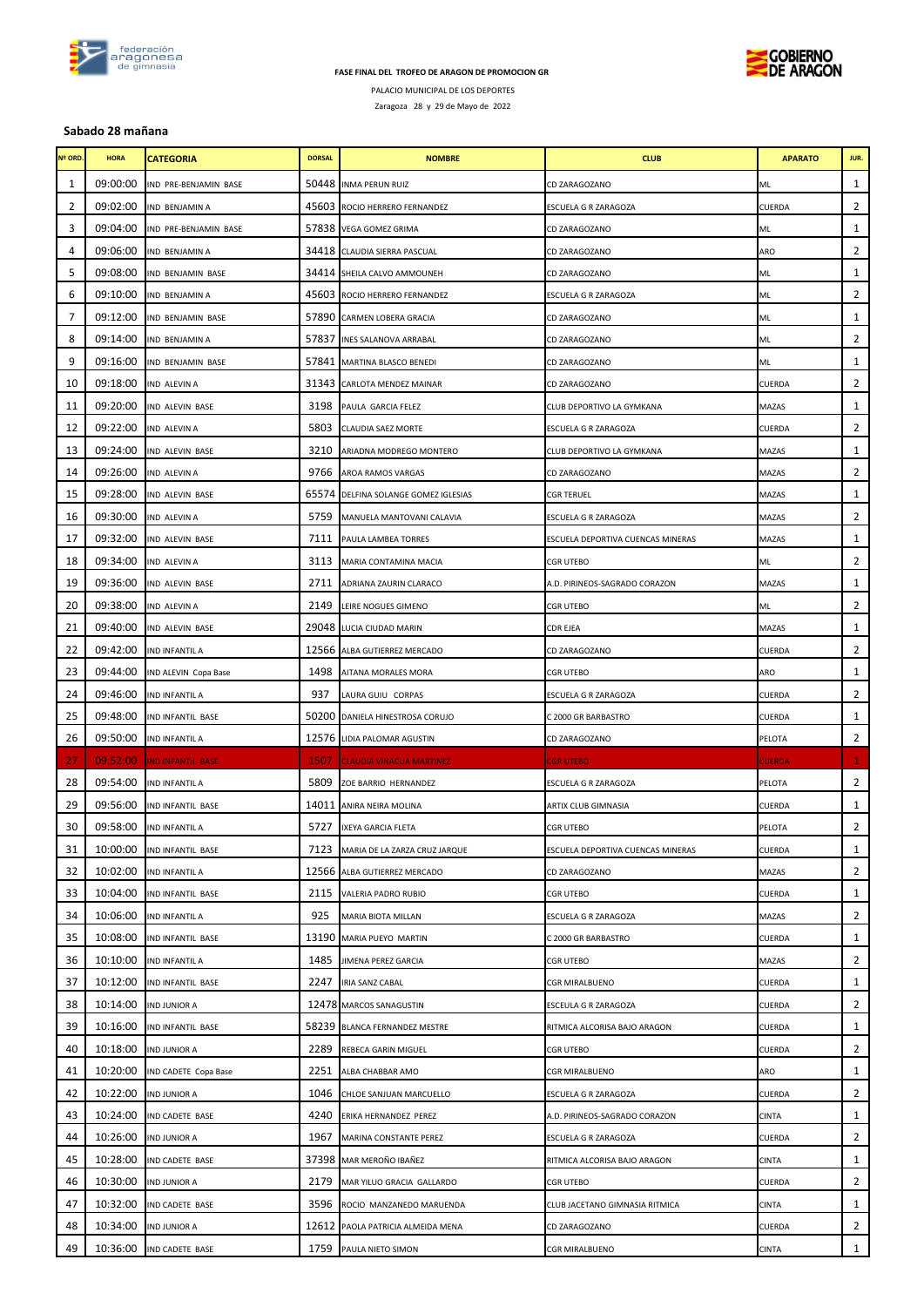| 50                                                                                                                  |                      | 10:38:00 IND JUNIOR A               |         | 2174 IZARBE JARABO SALAS                     | <b>CGR UTEBO</b>                     | CUERDA                      | $\overline{2}$ |  |  |  |
|---------------------------------------------------------------------------------------------------------------------|----------------------|-------------------------------------|---------|----------------------------------------------|--------------------------------------|-----------------------------|----------------|--|--|--|
| 51                                                                                                                  | 10:40:00             | <b>IND CADETE BASE</b>              |         | <b>16428 IVANNA SANCHEZ ROMERO</b>           | CGR TERUEL                           | <b>CINTA</b>                | 1              |  |  |  |
| 52                                                                                                                  | 10:42:00             | <b>IND JUNIOR A</b>                 |         | 38226 NAYARA ZAYAS COLODRERO                 | <b>CGR UTEBO</b>                     | ARO                         | $\overline{2}$ |  |  |  |
| 53                                                                                                                  | 10:44:00             | IND CADETE BASE                     | 5872    | ELEONORA LACHEZAROVA STANKOVA                | CDR EJEA                             | <b>CINTA</b>                | $\mathbf{1}$   |  |  |  |
| 54                                                                                                                  | 10:46:00             | <b>IND JUNIOR A</b>                 | 2031    | ALBA SANCHEZ LUQUE                           | ESCUELA G R ZARAGOZA                 | ARO                         | 2              |  |  |  |
| 55                                                                                                                  | 10:48:00             | IND CADETE BASE                     | 4101    | <b>AVRIL GASCON GARCES</b>                   | CLUB DEPORTIVO LA GYMKANA            | <b>CINTA</b>                | 1              |  |  |  |
| 56                                                                                                                  | 10:50:00             | <b>IND JUNIOR A</b>                 | 1078    | LUCIA BUENO ALASTUEY                         | ESCUELA G R ZARAGOZA                 | ARO                         | 2              |  |  |  |
| 57                                                                                                                  | 10:54:00             | <b>IND JUNIOR A</b>                 |         | 12478 MARCOS SANAGUSTIN                      | ESCEULA G R ZARAGOZA                 | ARO                         | 2              |  |  |  |
| 58                                                                                                                  | 10:52:00             | <b>IND SENIOR A</b>                 |         | 12692 LUCIA MARTINEZ LAINEZ                  | CD ZARAGOZANO                        | ARO                         | $\mathbf{1}$   |  |  |  |
| 59                                                                                                                  | 10:58:00             | <b>IND JUNIOR A</b>                 | 12601   | HANNAH RAMON PRESTEGAR                       | CD ZARAGOZANO                        | ARO                         | 2              |  |  |  |
| 60                                                                                                                  | 11:02:00             | <b>IND JUNIOR A</b>                 | 1046    | CHLOE SANJUAN MARCUELLO                      | ESCUELA G R ZARAGOZA                 | ARO                         | $\overline{2}$ |  |  |  |
| 61                                                                                                                  | 10:56:00             | <b>IND SENIOR A</b>                 |         | 66990 ALBA SAIZ HERNANDEZ                    | <b>CLUB ESCUELA ESTHER DOMINGUEZ</b> | ARO                         | $\mathbf{1}$   |  |  |  |
| 62                                                                                                                  | 11:10:00             | <b>IND JUNIOR A</b>                 | 1057    | ANDREA GIL TORCAL                            | ESCUELA G R ZARAGOZA                 | CINTA                       | $\overline{2}$ |  |  |  |
| 63                                                                                                                  | 11:14:00             | <b>IND JUNIOR A</b>                 |         | 38226 NAYARA ZAYAS COLODRERO                 | <b>CGR UTEBO</b>                     | <b>CINTA</b>                | $\overline{2}$ |  |  |  |
| 64                                                                                                                  | 11:04:00             | <b>IND SENIOR A</b>                 | 255     | <b>IRENE RODRIGUEZ ALCAIDE</b>               | CD ZARAGOZANO                        | MAZAS                       | 1              |  |  |  |
| 65                                                                                                                  | 11:16:00             | <b>IND JUNIOR A</b>                 | 948     | NAIALA SERRANO REMACHA                       | ESCUELA G R ZARAGOZA                 | CINTA                       | 2              |  |  |  |
| 66                                                                                                                  | 11:18:00             | <b>IND JUNIOR A</b>                 | 11825   | SHAYLA NICOLE ANDRADEZ RODRIGUEZ             | CD ZARAGOZANO                        | CINTA                       | $\overline{2}$ |  |  |  |
| 67                                                                                                                  | 11:00:00             | <b>IND SENIOR A</b>                 |         | 12692 LUCIA MARTINEZ LAINEZ                  | CD ZARAGOZANO                        | PELOTA                      | $1\,$          |  |  |  |
| 68                                                                                                                  | 11:20:00             | <b>IND JUNIOR A</b>                 |         | 10623 NAYARA SANZ FERRUZ                     | CD ZARAGOZANO                        | <b>CINTA</b>                | $\overline{2}$ |  |  |  |
| 69                                                                                                                  | 11:06:00             | <b>IND JUNIOR A</b>                 |         | 12478 MARCOS SANAGUSTIN                      | ESCEULA G R ZARAGOZA                 | MAZAS                       | 2              |  |  |  |
| 70<br>11:12:00<br>66990 ALBA SAIZ HERNANDEZ<br><b>IND SENIOR A</b><br>CLUB ESCUELA ESTHER DOMINGUEZ<br><b>ATMIC</b> |                      |                                     |         |                                              |                                      |                             |                |  |  |  |
|                                                                                                                     |                      |                                     |         | <b>DESCANSO</b>                              |                                      |                             |                |  |  |  |
| 71                                                                                                                  | 11:40:00             | <b>IND SENIOR A</b>                 | 66990   | ALBA SAIZ HERNANDEZ                          | CLUB ESCUELA ESTHER DOMINGUEZ        | MAZAS                       | 1              |  |  |  |
| 72                                                                                                                  | 11:42:00             | CONJ BENJAMIN Copa Base             | 15      | <b>CGR TERUEL</b>                            |                                      | 5 ML                        | $\overline{2}$ |  |  |  |
| 73                                                                                                                  | 11:44:30             | CONJ ALEVIN A                       | 9       | ESCUELA G R ZARAGOZA                         |                                      | <b>AROS</b>                 | 1              |  |  |  |
| 74                                                                                                                  | 11:47:00             | CONJ ALEVIN Copa Base               | 2       | <b>CGR UTEBO</b>                             |                                      | 4 AROS 2 PELOTAS            | 2              |  |  |  |
| 75                                                                                                                  | 11:49:30             | CONJ ALEVIN A                       | 1       | CD ZARAGOZANO                                |                                      | 5 AROS                      | $1\,$          |  |  |  |
| 76                                                                                                                  | 11:52:00             | CONJ ALEVIN Copa Base               | 14      | <b>CGR TERUEL</b>                            |                                      | 3 AROS 2 PELOTAS            | 2              |  |  |  |
| 77                                                                                                                  | 11:54:30             | CONJ INFANTIL A                     | 11      | ESCUELA G R ZARAGOZA M                       |                                      | <b>CUERDAS</b>              | 1              |  |  |  |
| 78                                                                                                                  | 11:57:30             | CONJ ALEVIN BASE                    | 10      | CLUB 90 GR HUESCA                            |                                      | <b>AROS 2 PELOTAS</b>       | 2              |  |  |  |
| 79                                                                                                                  | 12:00:00             | CONJ INFANTIL A                     | 2<br>14 | CD ZARAGOZANO M<br>CLUB DEPORTIVO LA GYMKANA |                                      | 5 CUERDAS                   | 1<br>2         |  |  |  |
| 80<br>81                                                                                                            | 12:03:00<br>12:05:30 | CONJ ALEVIN BASE<br>CONJ INFANTIL A | 3       | CD ZARAGOZANO P                              |                                      | 3 AROS 2 PELOTAS<br>CUERDAS | 1              |  |  |  |
| 82                                                                                                                  | 12:08:30             | CONJ INFANTIL Copa Base             | 8       | <b>CDG MONTECANAL</b>                        |                                      | <b>CINTAS</b>               | 2              |  |  |  |
| 83                                                                                                                  | 12:11:30             | CONJ INFANTIL Copa Base             | 10      | <b>CDR EJEA</b>                              |                                      | 5 CINTAS                    | 2              |  |  |  |
| 84                                                                                                                  | 12:14:30             | CONJ INFANTIL A                     | 8       | <b>CGR TERUEL</b>                            |                                      | 5 CUERDAS                   | 1              |  |  |  |
| 85                                                                                                                  | 12:17:30             | CONJ INFANTIL BASE                  | 1       | CD ZARAGOZANO                                |                                      | 5 CINTAS                    | 2              |  |  |  |
| 86                                                                                                                  | 12:20:30             | CONJ INFANTIL A                     | 10      | ESCUELA G R ZARAGOZA P                       |                                      | CUERDAS                     | 1              |  |  |  |
| 87                                                                                                                  | 12:23:30             | CONJ CADETE Copa Base               | 7       | <b>CDG MONTECANAL</b>                        |                                      | <b>MAZAS 2 AROS</b>         | 2              |  |  |  |
| 88                                                                                                                  | 12:26:30             | CONJ JUNIOR A                       | 12      | ESCUELA G R ZARAGOZA                         |                                      | 3 PELOTAS 4 MAZAS           | 1              |  |  |  |
| 89                                                                                                                  | 12:29:30             | CONJ CADETE Copa Base               | 18      | CLUB 90 GR HUESCA M                          |                                      | 3 PELOTAS 4 MAZAS           | 2              |  |  |  |
| 90                                                                                                                  | 12:32:30             | CONJ JUNIOR A                       | 4       | CD ZARAGOZANO                                |                                      | <b>PELOTAS 4 MAZAS</b>      | 1              |  |  |  |
| 91                                                                                                                  | 12:35:30             | CONJ CADETE Copa Base               | 17      | ESCUELA G R ZARAGOZA                         |                                      | 3 PELOTAS 4 MAZAS           | 2              |  |  |  |
| 92                                                                                                                  | 12:38:30             | CONJ JUNIOR A                       | 6       | <b>CGR UTEBO</b>                             |                                      | PELOTAS 4 MAZAS             | $\mathbf{1}$   |  |  |  |
| 93                                                                                                                  | 12:41:30             | CONJ CADETE Copa Base               | 8       | CLUB RITMICA CUARTE DE HUERVA                |                                      | 3 PELOTAS 4 MAZAS           | 2              |  |  |  |
| 94                                                                                                                  | 12:44:30             | <b>CONJ SENIOR A</b>                | 5       | CD ZARAGOZANO                                |                                      | <b>CINTAS 2 PELOTAS</b>     | 1              |  |  |  |
| 95                                                                                                                  | 12:47:30             | CONJ CADETE Copa Base               | 13      | CLUB JACETANO GIMNASIA RITMICA               |                                      | 3 PELOTAS 4 MAZAS           | 2              |  |  |  |
| 96                                                                                                                  | 12:50:30             | CONJ SENIOR A                       | 14      | CLUB ESCUELA ESTHER DOMINGUEZ                |                                      | <b>SCINTAS 2 PELOTAS</b>    | 1              |  |  |  |
| 97                                                                                                                  | 12:53:30             | CONJ CADETE Copa Base               | 12      | CD MONCAYO                                   |                                      | 3 PELOTAS 4 MAZAS           | 2              |  |  |  |
| 98                                                                                                                  | 12:56:30             | <b>CONJ SENIOR A</b>                | 13      |                                              |                                      |                             | $\mathbf{1}$   |  |  |  |
| 99                                                                                                                  |                      |                                     | 19      | ESCUELA G R ZARAGOZA                         |                                      | <b>CINTAS 2 PELOTAS</b>     |                |  |  |  |
|                                                                                                                     | 12:59:30             | CONJ CADETE Copa Base               |         | CLUB 90 GR HUESCA P                          |                                      | 3 PELOTAS 4 MAZAS           | 2              |  |  |  |
| 100                                                                                                                 | 13:02:30             | <u>CONJ PRIMERA CATEGORIA A</u>     | 15      | CLUB ESCUELA ESTHER DOMINGUEZ                |                                      | AROS                        | 1              |  |  |  |
| 101                                                                                                                 | 13:05:30             | CONJ CADETE BASE                    | 15      | CLUB DEPORTIVO LA GYMKANA                    |                                      | PELOTAS 4 MAZAS             | 2              |  |  |  |
| 102                                                                                                                 | 13:08:30             | CONJ CADETE BASE                    | 13      | RITMICA ALCORISA BAJO ARAGON                 |                                      | 3 PELOTAS 4 MAZAS           | $\overline{2}$ |  |  |  |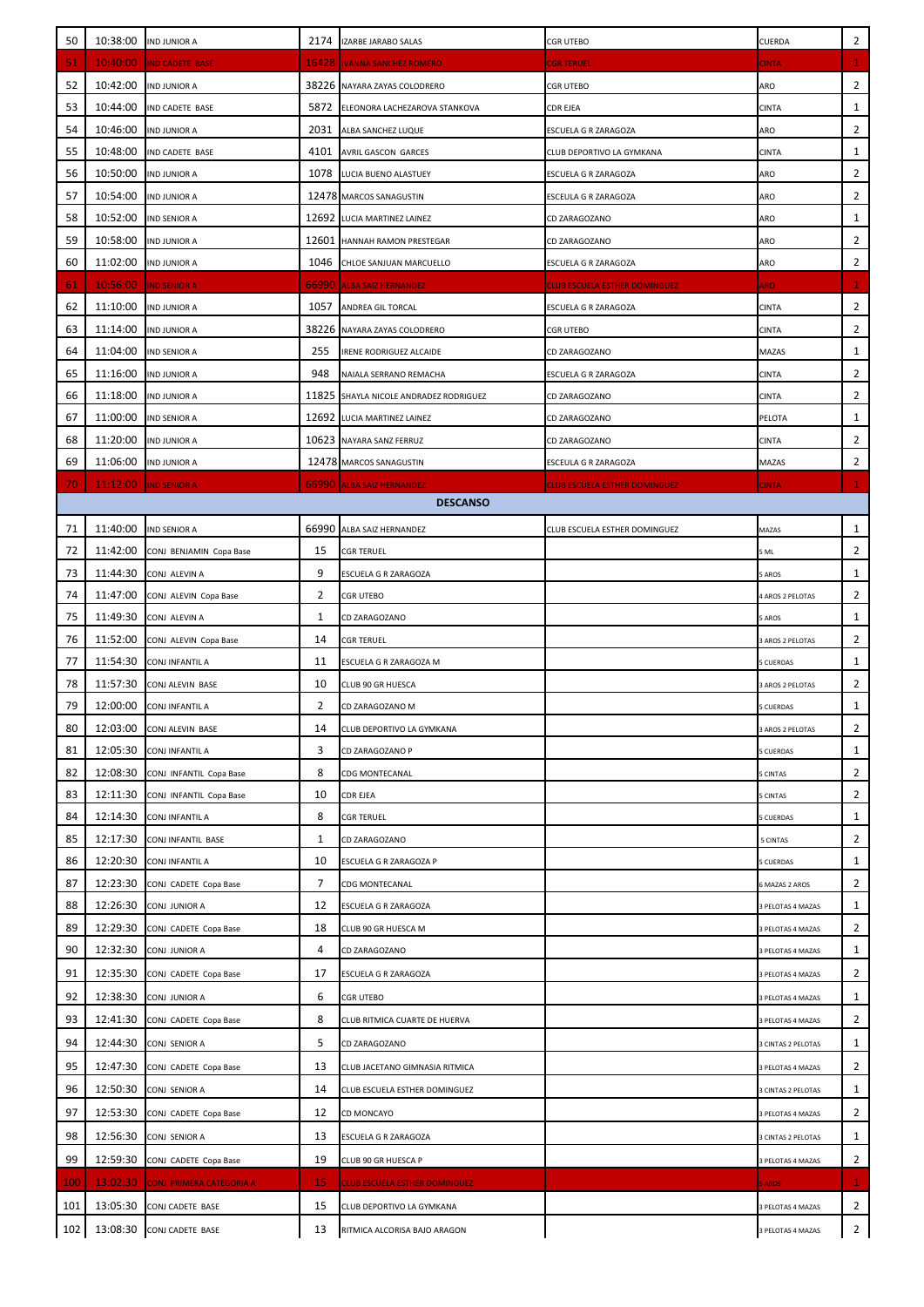

### **FASE FINAL DEL TROFEO DE ARAGON DE PROMOCION GR**

PALACIO MUNICIPAL DE LOS DEPORTES Zaragoza 28 y 29 de Mayo de 2022





**Sabado 28 tarde**

| Nº ORD. | <b>HORA</b> | <b>CATEGORIA</b>          | <b>DORSAL</b> | <b>NOMBRE</b>                         | <b>CLUB</b>                    | <b>APARATO</b> | JUR.           |
|---------|-------------|---------------------------|---------------|---------------------------------------|--------------------------------|----------------|----------------|
| 103     | 15:30:00    | IND PRE-BENJAMIN C        |               | 67903 NADIA AASRI ANTAL               | CLUB DEPORTIVO LA GYMKANA      | ML             | $\mathbf{1}$   |
| 104     | 15:32:00    | IND ALEVIN C              |               | 57982 LUCIA SANTED TORNE              | A.D. PIRINEOS-SAGRADO CORAZON  | CUERDA         | $\overline{2}$ |
| 105     | 15:34:00    | IND PRE-BENJAMIN C        |               | 66083 EVA MARÍA GARCIA CUELLO         | CLUB 90 GR HUESCA              | ML             | $\mathbf{1}$   |
| 106     | 15:36:00    | IND ALEVIN C              |               | 36474 INES ARNEDO GOMEZ               | DEPORTIVO SANSUEÑA             | CUERDA         | $\overline{2}$ |
| 107     | 15:38:00    | IND PRE-BENJAMIN C        |               | 68128 MARTA SANMARTÍN JOVER           | DEPORTIVO SANSUEÑA             | ML             | 1              |
| 108     | 15:40:00    | IND ALEVIN C              |               | 48262 AMANDA BRAVO LUJAN              | CLUB DEPORTIVO LA GYMKANA      | CUERDA         | 2              |
| 109     | 15:42:00    | IND PRE-BENJAMIN C        |               | 65576 MAIA NATALIE GOMEZ IGLESIAS     | CGR TERUEL                     | ML             | 1              |
| 110     | 15:44:00    | IND ALEVIN C              |               | 70303 BELTRAN ASENSIO FIGUEROBA       | CLUB DEPORTIVO LA GYMKANA      | CUERDA         | 2              |
| 111     | 15:46:00    | IND PRE-BENJAMIN C        |               | 68121 LUCÍA MODREGO ROMEO             | DEPORTIVO SANSUEÑA             | ML             | $\mathbf{1}$   |
| 112     | 15:48:00    | IND ALEVIN C              |               | 66799 ANA MARIA COJOCARU COJOCARU     | CLUB DEPORTIVO LA GYMKANA      | CUERDA         | 2              |
| 113     | 15:50:00    | IND PRE-BENJAMIN C        |               | 67496 LAIA TORAN MARTELES             | RITMICA MUDEJAR                | ML             | $\mathbf{1}$   |
| 114     | 15:52:00    | IND ALEVIN C              |               | 34671 INES RUIZ CAUDEVILLA            | CDR EJEA                       | CUERDA         | $\overline{2}$ |
| 115     | 15:54:00    | IND PRE-BENJAMIN C        |               | 69432 VERA TORRIJO PLOU               | CGR TERUEL                     | ML             | $\mathbf{1}$   |
| 116     | 15:56:00    | IND ALEVIN C              |               | 67523 JENNY LUCIA GONZALEZ ARENAS     | RITMICA MUDEJAR                | CUERDA         | 2              |
| 117     | 15:58:00    | IND PRE-BENJAMIN C        |               | 72495 CARLA UBEDA MARTÍNEZ            | RITMICA ALCORISA BAJO ARAGON   | ML             | 1              |
| 118     | 16:00:00    | IND ALEVIN C              |               | 33295 LEYRE PEREZ IZQUIERDO           | RITMICA MUDEJAR                | CUERDA         | $\overline{2}$ |
| 119     | 16:02:00    | IND PRE-BENJAMIN C        |               | 66084 ROCIO BIESCAS LOPEZ             | CLUB 90 GR HUESCA              | ML             | $\mathbf{1}$   |
| 120     | 16:04:00    | <b>IND ALEVIN C</b>       | 8416          | <b>ANDREEA ISABEL CALIN CIOCIRLAN</b> | <b>CLUB RITMICA MONZON</b>     | <b>CUERDA</b>  | $\overline{2}$ |
| 121     | 16:06:00    | IND PRE-BENJAMIN B        |               | 67623 IRENE MORLANS CANALES           | <b>CDR EJEA</b>                | ML             | $\mathbf{1}$   |
| 122     | 16:08:00    | IND ALEVIN C              |               | 67487 VALERIA ARTERO SANZ             | RITMICA MUDEJAR                | CUERDA         | $\overline{2}$ |
| 123     | 16:10:00    | IND PRE-BENJAMIN B        |               | 72496 MARÍA ALLOZA ROQUETA            | RITMICA ALCORISA BAJO ARAGON   | ML             | $\mathbf{1}$   |
|         |             |                           |               |                                       |                                |                | 2              |
| 124     | 16:12:00    | IND ALEVIN C              |               | 60292 NATALIA DEL CASTILLO DOMINGO    | RITMICA MUDEJAR                | CUERDA         |                |
| 125     | 16:14:00    | IND PRE-BENJAMIN B        |               | 67624 ANA OCA ABADÍA                  | <b>CDR EJEA</b>                | ML             | $\mathbf{1}$   |
| 126     | 16:16:00    | IND ALEVIN C              |               | 11253 VEGA GRACIA OZALLA              | CLUB JACETANO GIMNASIA RITMICA | <b>CUERDA</b>  | $\mathbf{2}$   |
| 127     | 16:18:00    | IND PRE-BENJAMIN B        |               | 50371 ANA HERRANDO PONZ               | CLUB DEPORTIVO LA GYMKANA      | ML             | $\mathbf{1}$   |
| 128     | 16:20:00    | IND ALEVIN C              |               | 33340 LUCIA PELLEJERO ZORRAQUINO      | RITMICA MUDEJAR                | CUERDA         | 2              |
| 129     | 16:22:00    | IND PRE-BENJAMIN B        |               | 66173 AITANA SANCHEZ BARRA            | ARTIX CLUB GIMNASIA            | ML             | $\mathbf{1}$   |
| 130     | 16:24:00    | IND ALEVIN C              |               | 65579 MARTA SANZ BRAVO                | CLUB RITMICA MONZON            | CUERDA         | $\overline{2}$ |
| 131     | 16:26:00    | IND PRE-BENJAMIN B        |               | 69496 ELIA GARCIA GIMENEZ             | C ARCO IRIS DE CASPE           | ML             | $\mathbf{1}$   |
| 132     | 16:28:00    | <b>IND ALEVIN B</b>       |               | 34144 ALICIA CRISTINA BORRAS SALAS    | A.D. PIRINEOS-SAGRADO CORAZON  | CUERDA         | 2              |
| 133     | 16:30:00    | <b>IND PRE-BENJAMIN B</b> |               | 58302 CARLA TORRES GAMIR              | CGR TERUEL                     | ML             | $\mathbf{1}$   |
| 134     |             | 16:32:00 IND ALEVIN B     |               | 45891 VEGA MOLINER LAZARO             | <b>CGR UTEBO</b>               | <b>CUERDA</b>  | $\overline{2}$ |
| 135     | 16:34:00    | IND PRE-BENJAMIN B        |               | 66246 VALERIA DE LARA DUANY           | CLUB 90 GR HUESCA              | ML             | $\mathbf{1}$   |
| 136     | 16:36:00    | <b>IND ALEVIN B</b>       |               | 58387 ANA BUENO SIMON                 | A.D. CORAZONISTAS              | CUERDA         | $\overline{2}$ |
| 137     | 16:38:00    | <b>IND BENJAMIN B</b>     |               | 44811 LUCIA VOLTAN PEREZ              | CLUB 90 GR HUESCA              | ML             | $\mathbf{1}$   |
| 138     | 16:40:00    | <b>IND ALEVIN B</b>       |               | 34673 CLAUDIA ABADIA AISA             | CDR EJEA                       | CUERDA         | 2              |
| 139     | 16:42:00    | IND BENJAMIN B            |               | 67899 LAYRA SCARLET CRUZ MARTINEZ     | CLUB DEPORTIVO LA GYMKANA      | ML             | 1              |
| 140     | 16:44:00    | <b>IND ALEVIN B</b>       |               | 36473 ALMUDENA ORTIZ PABLOS           | DEPORTIVO SANSUEÑA             | CUERDA         | $\overline{2}$ |
| 141     | 16:46:00    | IND BENJAMIN B            |               | 50957 PAULA BRASA ROBLEDO             | CLUB DEPORTIVO LA GYMKANA      | ML             | $\mathbf{1}$   |
| 142     | 16:48:00    | <b>IND ALEVIN B</b>       |               | 68188 ISABEL VICENTE MARCOS           | CD ZARAGOZANO                  | CUERDA         | $\mathbf{2}$   |
| 143     | 16:50:00    | <b>IND BENJAMIN B</b>     |               | 67502 CLAUDIA ALAMAN BLASCO           | RITMICA MUDEJAR                | ML             | $\mathbf{1}$   |
| 144     | 16:52:00    | <b>IND ALEVIN B</b>       | 2724          | VALERIA IZAGUERRI ALONSO              | A.D. PIRINEOS-SAGRADO CORAZON  | CUERDA         | $\overline{2}$ |
| 145     | 16:54:00    | <b>IND BENJAMIN B</b>     |               | 52631 SUSANA MARTINEZ VARGAS          | CDR EJEA                       | ML             | 1              |
| 146     | 16:56:00    | <b>IND ALEVIN B</b>       | 4281          | AITANA HERRERA ALONSO                 | CLUB JACETANO GIMNASIA RITMICA | CUERDA         | 2              |
| 147     | 16:58:00    | <b>IND BENJAMIN B</b>     |               | 70693 EMMA CHICON BROTO               | A.D. CORAZONISTAS              | ML             | 1              |
| 148     | 17:00:00    | <b>IND ALEVIN B</b>       | 3045          | <b>MARIA SANCHEZ GARCES</b>           | CLUB JACETANO GIMNASIA RITMICA | CUERDA         | $\overline{2}$ |
| 149     | 17:02:00    | <b>IND BENJAMIN B</b>     |               | 34636 SARA ARPAL BUISAN               | C ARCO IRIS DE CASPE           | ML             | 1              |
| 150     | 17:04:00    | <b>IND ALEVIN B</b>       |               | 35196 SHEILA PARRADO MONTANE          | C ARCO IRIS DE CASPE           | CUERDA         | $\mathbf{2}$   |
| 151     | 17:06:00    | <b>IND BENJAMIN B</b>     |               | 36080 ERIKA MARIA TODERITA            | CD ZARAGOZANO                  | ML             | 1              |
| 152     | 17:08:00    | <b>IND ALEVIN B</b>       |               | 3036 MARA GIL AINSA                   | CLUB JACETANO GIMNASIA RITMICA | CUERDA         | $\overline{2}$ |
| 153     | 17:10:00    | IND BENJAMIN B            |               | 51184 MARIA ACEDO BÁGUENA             | CGR MIRALBUENO                 | ML             | $\mathbf{1}$   |
| 154     |             | 17:12:00 IND ALEVIN B     |               | 58341 ELSA OMEDAS GONZALEZ            | RITMICA ALCORISA BAJO ARAGON   | CUERDA         | $\overline{2}$ |